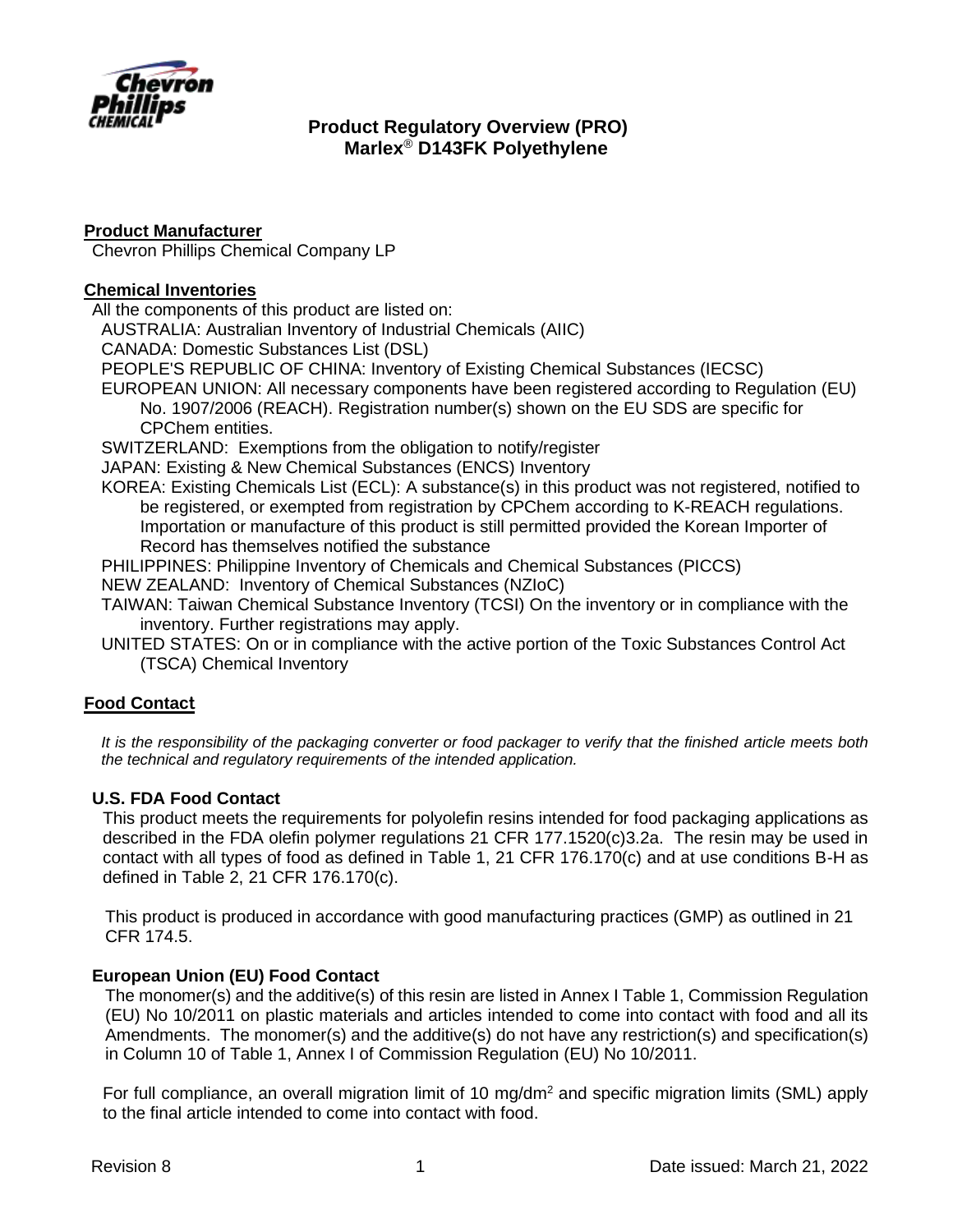

Based on the use amount and assuming 100% migration from a packaging article into food, and default plastics packaging factor of 6 decimeters squared of package area holding 1 kg food, SML compliance without testing would be up to 0.009 cm (= 3.6 mils) thickness of an article fully made of this resin only.

This product meets the restriction(s) on the substances in Table 1, Annex II of Commission Regulation (EU) No 10/2011 amended by Commission Regulation (EU) 2020/1245 when used for film with thickness up to 3.6 mils. Primary aromatic amines are not intentionally used as additives or raw materials in the manufacture of this product.

This product does not contain intentionally added genotoxic substance that would be expected to migrate from resin exceeding 0.00015 mg/kg in food or food simulant to cause genotoxic effect.

This product does not contain food additive(s) or flavoring(s) that would be a concern in food per Regulation (EC) No 1333/2008 or Regulation (EC) No 1334/2008.

This product meets the requirements of Framework Regulation (EC) No. 1935/2004 on materials and articles intended to come into contact with food.

This product is produced in accordance with good manufacturing practice (GMP) as outlined in GMP Regulation (EC) No 2023/2006.

### **Canada Food Contact**

This product has a "Letter of No Objection" from Health Canada. This product may contact with all types of food up to a maximum of  $100^{\circ}$ C (212 $^{\circ}$ F). KS11110403

#### **China Food Contact**

This polyethylene resin is an ethylene and hexene copolymer, and is listed on GB 4806.6-2016 "Standard on food-contact use plastic resin" Appendix A Table A.1, as No 101, CAS 25213-02-9. The monomer 1-hexene has SML 3 mg/kg.

The additive(s) of this resin are all listed on GB 9685-2016 "Standard on the uses of additives in food contact materials and articles", and meet the corresponding allowed maximum use levels.

Based on the use amount and assuming 100% migration from a packaging article into food, and default plastics packaging factor of 6 decimeters squared of package area holding 1 kg food, SMLs compliance without testing would be up to 0.009 cm (= 3.6 mils) thickness of an article fully made of this resin only.

This resin meets the requirements of GB 4806.6-2016.

This resin meets the requirements of GB 4806.1-2016 General safety requirements for food contact materials and articles.

This resin is produced in accordance with good manufacturing practice (GMP) as outlined in GB 31603-2015 General hygiene standard on manufacturing food contact materials and articles.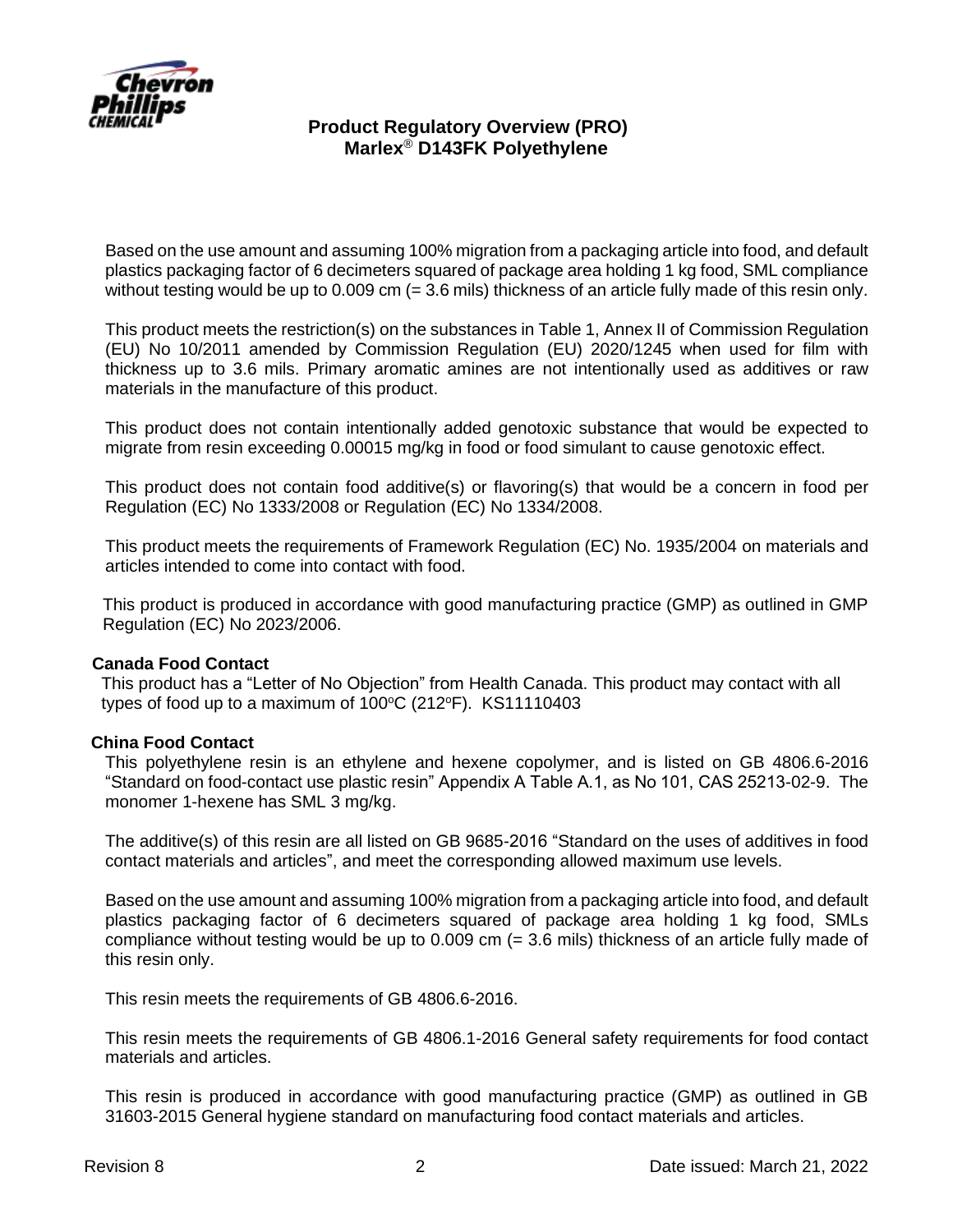

## **Japan Food Contact**

Japanese Ministry of Health, Labor and Welfare (MHLW) published a formal Positive List (PL) System for food-contact materials (FCM) used in the manufacture of food-contact utensils, containers, and packaging (UCP).

- This product is polyethylene 1-hexene/ethylene copolymer (CAS Number 25213-02-9). It is listed on Table 1(1) Base Polymers (Plastics) as 40 Polyethylene, Ref No 982, Serial No 1, Synthetic Resin Group 5, all types of food, and maximum temperature III.
- Additive(s) in this product are all listed on Table 2 Additives. Meet the maximum use limit(s) and restriction(s).

### **Mercosur Food Contact**

The monomer(s) of this resin are listed in Mercosur /GMC/Res. N° 02/12 and its modification GMC/Res. N° 19/21.

The additive(s) in this product are listed in Mercosur/GMC/Res. N° 39/19.

GMC Res. No. 20/21, "Modification of GMC Resolution No. 56/92 General Provisions for plastic containers and equipment in contact with food," is applicable to a final article.

## **Brazil Food Contact**

The monomer(s) of this resin are listed in Anvisa [RDC 56/2012 and RDC No](https://www.khlaw.com/Files/41980_RDC%20326-19%20-%20Lista%20positiva%20de%20aditivos%20destinados%20aa%20elaboracao%20de%20materiais%20plasticos%20e%20revestimentos%20polimericos%20em%20contato%20com%20alimentos.pdf) 589. The additive(s) of this resin are listed in Anvisa [RDC 326/2019.](https://www.khlaw.com/Files/41980_RDC%20326-19%20-%20Lista%20positiva%20de%20aditivos%20destinados%20aa%20elaboracao%20de%20materiais%20plasticos%20e%20revestimentos%20polimericos%20em%20contato%20com%20alimentos.pdf) RESOLUTION - DRC NO. 589, DE 20 DECEMBER 2021 Article 2 is applicable to a final article.

### **U.S. Pharmacopeia (USP)**

This product has not been tested under any United States Pharmacopoeia guidelines.

### **European Pharmacopoeia (EUP)**

This product contains an additive that is not listed in European Pharmacopoeia 3.1.3. Polyolefins.

### **Regulation 1223/2009 of 2009-11-30 on Cosmetic Products**

Regulation 1223/2009 is not applicable to this product when it is used as a raw material for manufacturing cosmetic containers.

### **EU Classification and Labeling**

This product is not a dangerous substance according to Regulation (EC) No 1272/2008 on classification, labelling and packaging of substances and mixtures.

### **Animal-Derived Materials (ADM)/ BSE/TSE**

No animal-derived materials are used in the manufacture or formulation of this product. This product can be considered free from bovine spongiform encephalopathy (BSE) and other transmissible spongiform encephalopathies (TSE).

### **Kosher**

No animal-derived materials are used in the manufacture or formulation of this product and as such no materials of porcine/pigs, fish, shellfish, rabbits, reptiles, blood, or derived from blood are used. No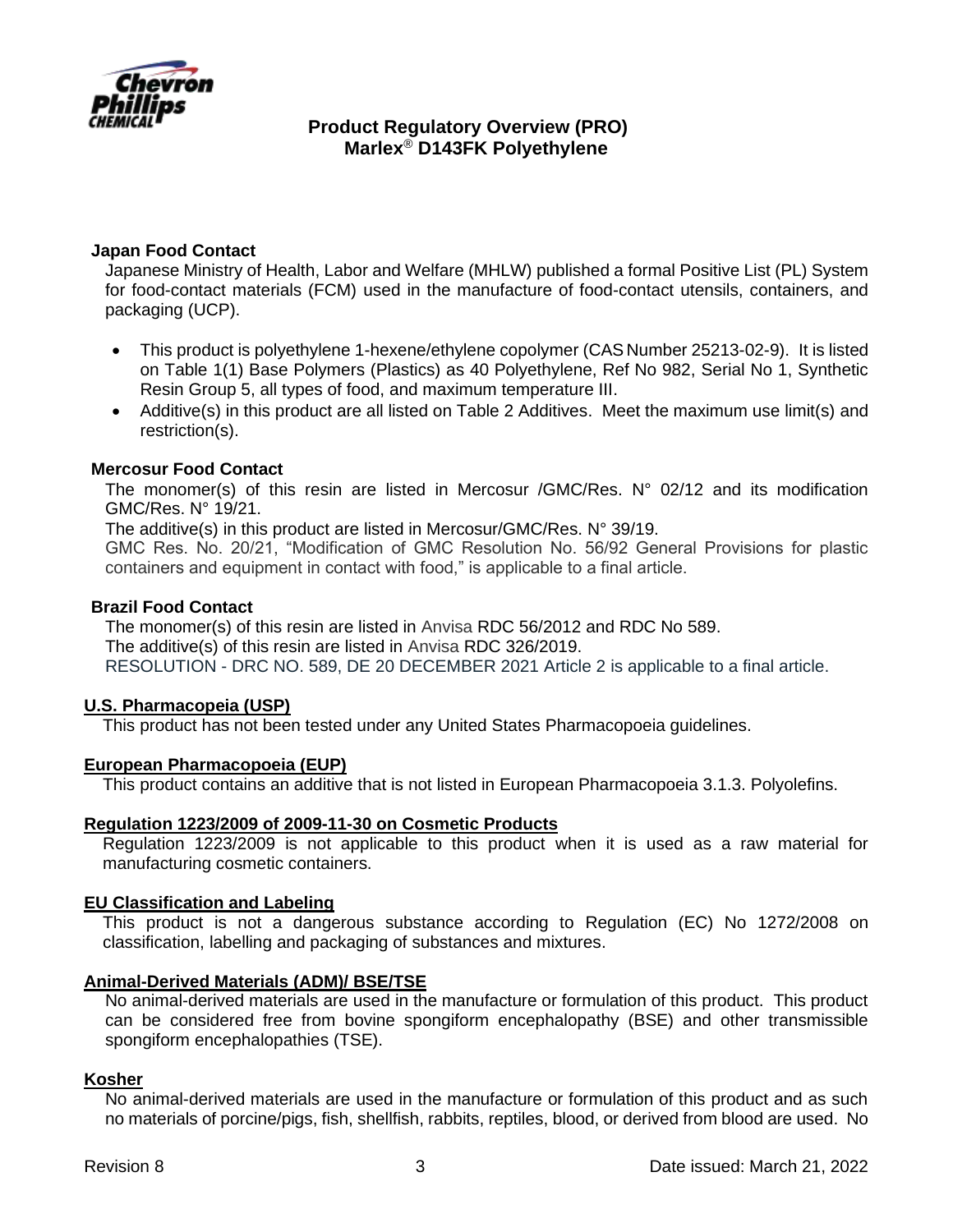

grape, grape derived, ethanol, or ethanol derived materials are used. CPChem has established manufacturing practices to assure that the quality of the product is maintained during manufacture and distribution. Chevron Phillips Chemical Company has not made any efforts to certify its polyethylene resins as kosher or in compliance with kosher guidelines.

### **Halal**

No animal-derived materials are used in the manufacture or formulation of this product and as such no materials of ruminant animals (bovinae/cattle, caprine/goat, ovine/sheep), non-ruminant animals (humans, insects, fish, porcine, poultry), blood, or derived from blood are used. No ethanol, ethanol derived materials or fermented materials are used in the manufacture of this product. Chevron Phillips Chemical Company has not made any efforts to certify its polyethylene resins as halal or in compliance with halal guidelines.

## **Plant/ Vegetal Materials**

This product utilizes a substance that is derived from palm oil. The sourcing is not currently confirmed as Roundtable on Sustainable Palm Oil (RSPO) certified.

## **USDA**

The USDA recognizes FDA statements provided by material suppliers for food packaging.

### **California's [Safe Drinking Water and Toxic Enforcement Act of 1986](http://www.oehha.ca.gov/prop65/law/P65law72003.html) (Proposition 65)**

This product, as shipped, does not contain any carcinogens or reproductive toxins presently known by the State of California to cause cancer or reproductive toxicity at a level of exposure subject to the requirements of California Proposition 65. See following link for latest review date per most recent Prop 65 update.

<https://www.cpchem.com/who-we-are/environment-health-safety-security/regulatory-information> (SELECT Prop 65 Update)

### **Consumer Product Safety Improvement Act of 2008 (H.R. 4040)**

This product does not contain lead and phthalates. It therefore complies with the relevant sections of the Consumer Product Safety Improvement Act of 2008 (H.R. 4040).

### **Clean Air**

This product is not considered a Volatile Organic Compound (VOC) according to EU Decision 2002/739/EC or EU Directive 1999/13/EC.

This product does not contain any ozone depleting substances, including those listed in Regulation (EC) No 1005/2009.

This product does not contain any of the following substances regulated by the Clean Air Act:

• Class I or Class II Ozone-Depleting Substances (CAA Section 602)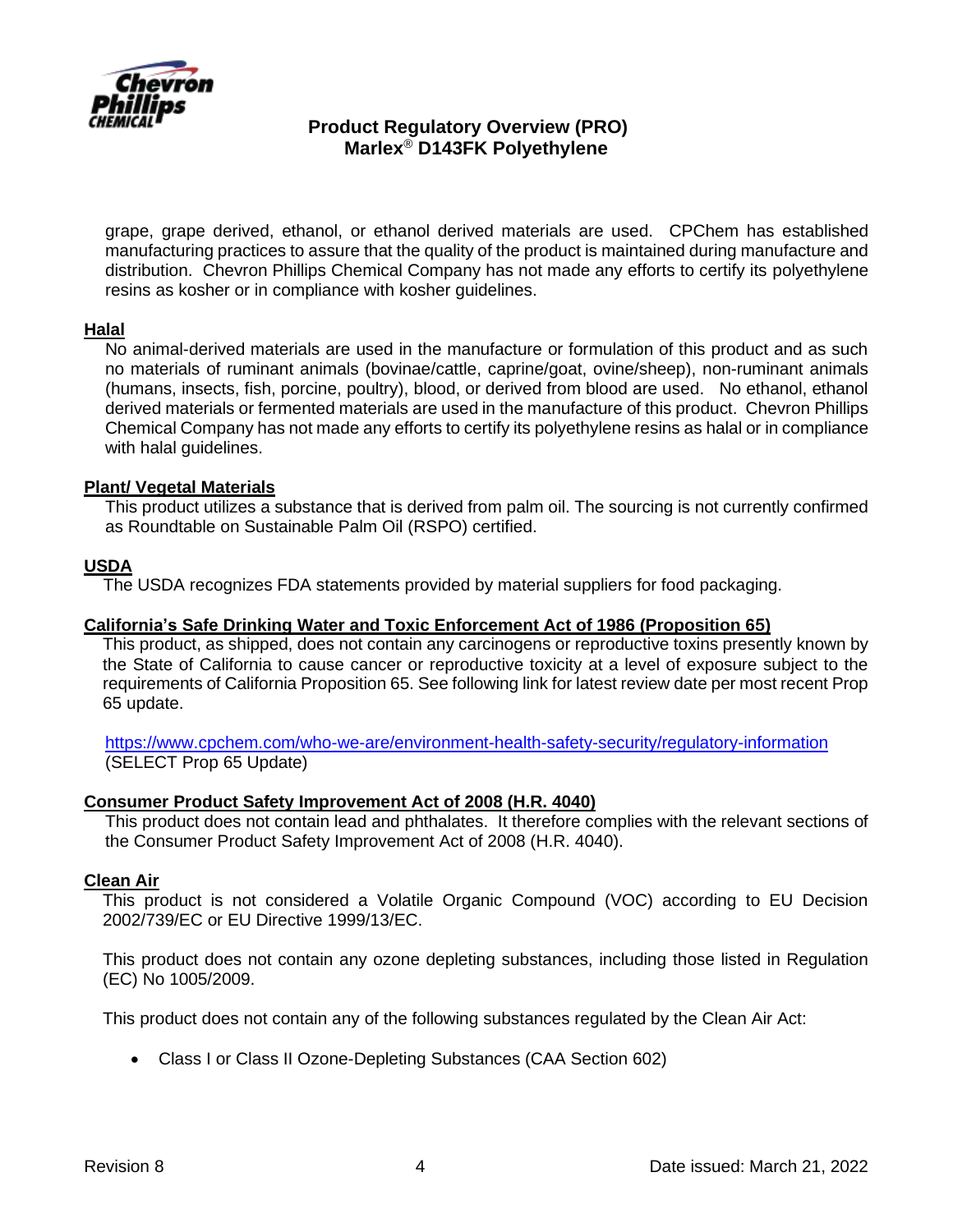

# **Heavy metals, RoHS, WEEE, Waste packaging, CONEG**

No heavy metals (i.e., antimony, arsenic, barium, cadmium, chromium, lead, mercury, selenium, or silver) are purposely added to this product in quantities that would violate governmental guidelines. The summation of lead, cadmium, mercury, and hexavalent chromium in this product is less than 20 ppm. No polybrominated biphenyls (PBB), polybrominated diphenyl ethers (PBDE), deca brominated diphenyl ethers (Deca BDE), or phthalates are intentionally added to this product. This product therefore meets the relevant requirements of the following Directives or Regulations:

- Directive (EU) 2017/2102, 2015/863, 2011/65/EU and 2002/95/EC (RoHS)
- China RoHS directive SJ/T 11363-2006
- 2002/96/EC and 2012/19/EU (WEEE)
- 2000/53/EC (ELV)
- 94/62/EC, 2005/20/EC, and 2013/2/EU (Packaging Waste Directive)
- USA CONEG Regulation / Model Toxics in Packaging Legislation
- California Toxics in Packaging Prevention Act

### **ICHs: Elemental Impurities and Residual Solvents**

As shipped, this product does not intentionally use the metals described in the ICH Harmonized Guideline for Elemental Impurities Q3D dated 22 March 2019 (including Cd, Pb, As, Hg, Co, V, Ni, Tl, Au, Pd, Ir, Os, Rh, Ru, Se, Ag, Pt, Li, Sb, Ba, Mo, Cu, Sn, Cr).

ICH/Q3C "Impurities: Guideline for Residual Solvents" is about the requirements for pharmaceuticals and as such is not applicable to polyethylene pellets.

### **Toys**

This product complies with the requirements of ASTM F963, EN 71-3, EN71-9, EU Directives 2005/84/EC and 2009/48EC.

### **Phthalates**

No phthalates, including di-(2-ethylhexyl) phthalate (DEHP), dibutyl phthalate (DBP), benzyl butyl phthalate (BBP), diisononyl phthalate (DINP), diisodecyl phthalate (DIDP), di-n-octyl phthalate (DNOP), diisobutyl phthalate (DIBP), dimethyl phthalate (DMP), and diethyl phthalate (DEP) are intentionally added to this product. This product therefore meets the requirements of the Consumer Product Safety Improvement Act of 2008 and EU Directive 2005/84/EC.

### **European Chemicals Agency (ECHA) Substances of Concern**

This product does not contain any Substances of Very High Concern (SVHC) as listed on the candidate list published by ECHA as of *dated in the link below*. This product does not contain substances restricted under REACH Annex XVII (Restricted Substances List) or subject to authorization under REACH Annex XIV (Authorization List).

<https://www.cpchem.com/who-we-are/environment-health-safety-security/regulatory-information> (SELECT MARLEX® PE)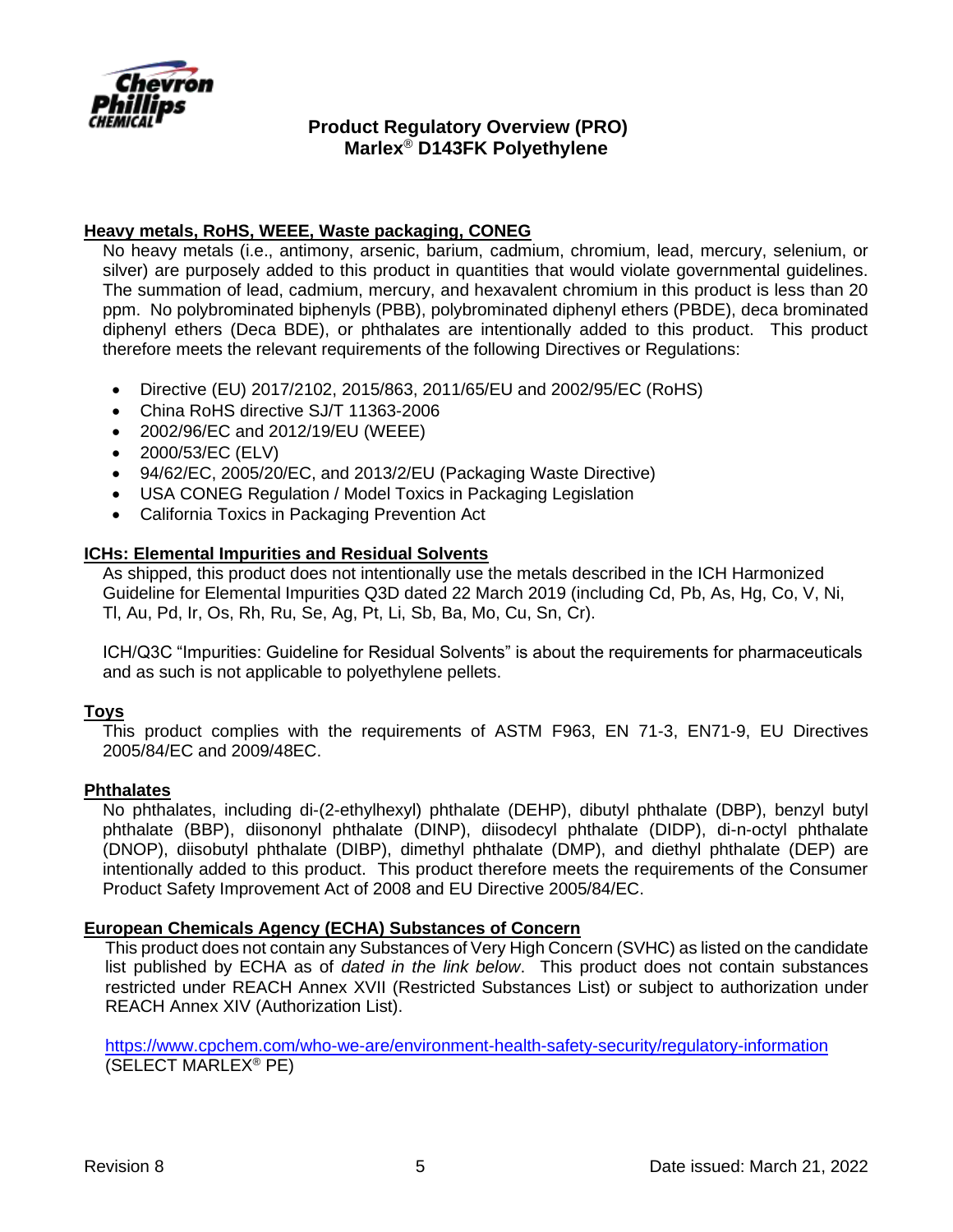

# **Canadian Environmental Protection Act (CEPA) "Challenge" Substances**

This product does not intentionally contain high priority chemical substances listed on the "Challenge" Substance Batches as issued by CEPA.

## **Nanomaterial**

This product is not a nanomaterial and does not contain any intentionally added functional nanoparticles.

## **Conflict Minerals**

Neither tantalum, tin, gold, and tungsten, nor the minerals associated with these metals (Columbite-Tantalite, Cassiterite, Gold, or Wolframite) are intentionally added to this product. These substances are not necessary to the production of this product.

## **Regulatory or Industry Lists**

To the best of our knowledge, this product as shipped meets the following requirements as being within stipulated limits as listed as of this date:

- Stockholm Convention Persistent Organic Pollutants (POPs): Directive 850/2004/EC, EU 2019/1021 and 2020/78 substances not used.
- Rotterdam Convention Prior Informed Consent (PIC) substances Annex III substances not used: <http://www.pic.int/TheConvention/Chemicals/AnnexIIIChemicals/tabid/1132/language/en-US/Default.aspx>
- Substances in the Japan Class I Specified Chemical list not used.
- Substances defined as Persistent, Bioaccumulating, Toxic (PBT) or very Persistent very Bioaccumulating (vPvB) per EU not used.
- Halogens within the International Electrochemical Commission (IEC) 61249-2-21.
- US Lacey Act, EU Timber Regulation 995/2010; [FLEGT](https://ec.europa.eu/environment/forests/flegt.htm) or [CITES](https://ec.europa.eu/environment/cites/index_en.htm) licenses: This requirement is not applicable to polyethylene pellets, this product does not utilize timber or timber products.

### **Substances and Chemicals**

None of the following substances are used as additives or raw materials in the manufacture of this product:

- Abietic acid
- Acrylamide
- Acrylonitrile, acrylonitrile co-polymers, or Polyacrylonitrile (PAN)
- Aflatoxin and Mycotoxin; or derivates of these substances
- Alkylphenols
- Alkylphenol Ethoxylates, including nonylphenol ethoxylate and octylphenol ethoxylate
- Alkylphenol Ethoxylates, including nonylphenol ethoxylate and octylphenol ethoxylate
- Allergens, including but not limited to those listed in EU Regulation 1169/2011, Directives 2000/13/EC, 2003/89/EC, and Section B.01.010.1 (1) of Canadian Regulation C.R.C., c. 870, and US FDA Food Allergen Labeling and Consumer Protection Act of 2004 (FALCPA) such as: peanuts, tree nuts, milk, eggs, wheat gluten, soybeans, sesame, fish and shellfish
- Aromatic amines
- Asbestos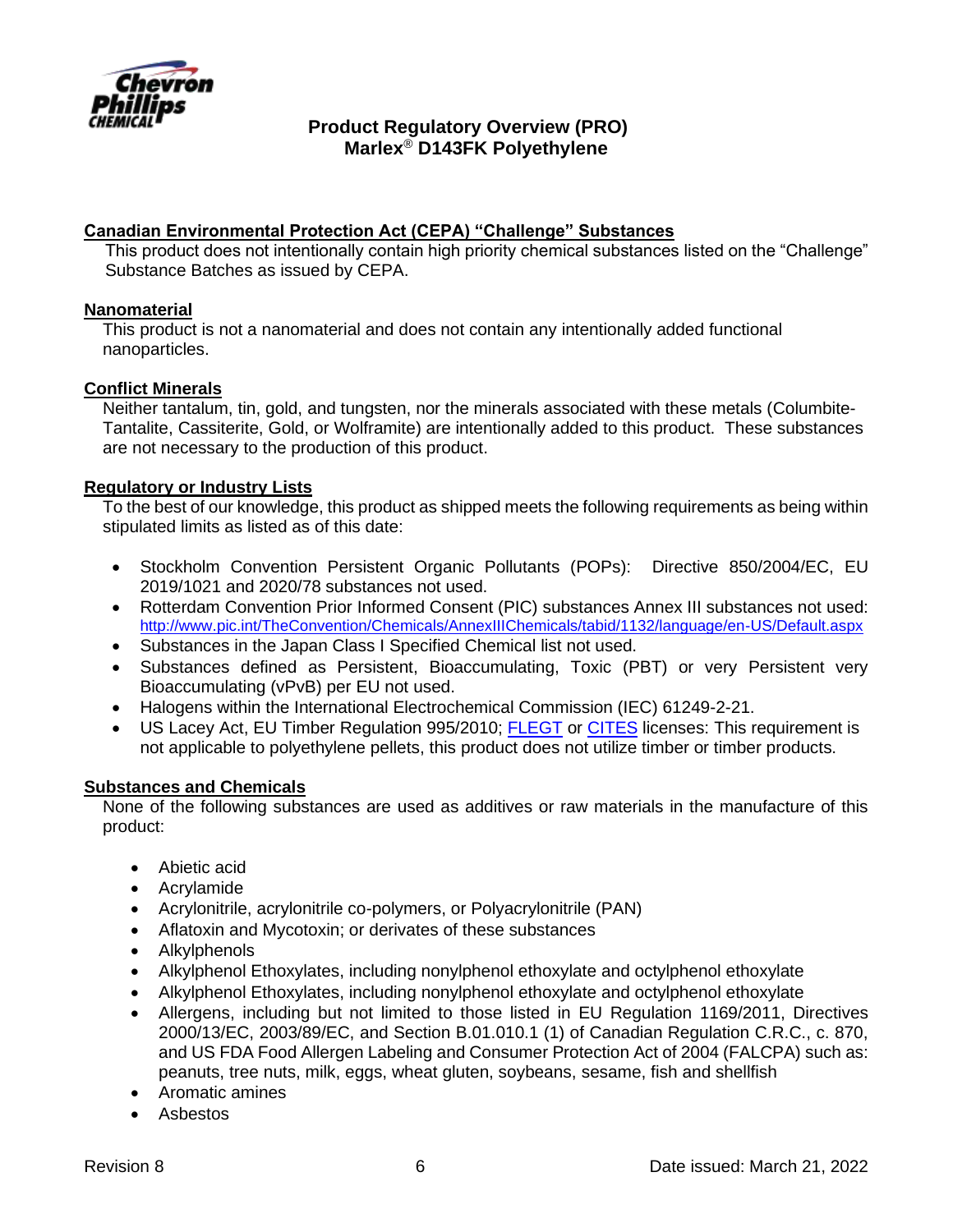

- Azo and azoxyalkyl compounds (e.g. Azodicarbonamide)
- Benzophenone
- 2,2-Bis(4-hydroxyphenyl)propane bis(2,3-epoxypropyl) ether (BADGE), Bis (hydroxyphenyl)methane bis(2,3-epoxypropyl) ether (BFDGE), and/or Novolac glycidyl ethers (NOGE)
- Biocides (e.g. as defined by Biocidal Products Regulation (BPR) 528/2012 and 334/2014).
- Bisphenol compounds, including but not limited to: BPA, BPAF, BPB, BPC, BPE, BPF, BPH, BPS, and BPZ
- Brominated or halogenated flame retardants
- Butylated Hydroxytoluene (BHT), Butylated Hydroxyanisole (BHA), and Tertiary butylhydroquinone (TBHQ)
- Chlorofluorocarbons (CFC), hydrochlorofluorocarbons (HCFC), hydrofluorocarbons (HFC)
- Chlorinated paraffins, Chlorinated hydrocarbons
- Colophony (also known as wood rosin, gum rosin, tree rosin or yellow rosin CAS No.<sup>®</sup> 8050-09-7)
- Colorants, dyes or pigments e.g. Green 7 CAS No.® 1328-53-6, Green 36, Pigment Red 104 CAS No.® 12656-85-8, Yellow #5, CI Pigment Yellow 34 CAS No.® 1344-37-2, Yellow 138 CAS No.® 14302-13-7, Violet 23 CAS No.® 215247-95-3; EU resolution AP(89) not applicable, colorants not contained
- Cyanuric acid
- Di(ethylhexyl) adipate (DEHA), diethyl hydroxyl amine (DEHA), or di(ethylhexyl)maleate (DEHM)
- Dimethylfumarate (DMF)
- Dioxins or furans; or derivatives of these substances
- Dyes: See Colorants
- Endocrine disruptors e.g. Alkylphenol ethoxylate (APE), Nonylphenol ethoxylate (NPE), Octylphenol ethoxylate (OPE); EPA Tier 1 Screening List, EU Medical Directive Restrictions (MDR), EU ECHA ED Screening List
- Epoxy derivatives listed in EU Directives 2002/16/EC and 1895/2005
- Epoxidized Soybean Oil
- FDA Banned Food Additives: benzophenone, ethyl acrylate, eugenyl methyl ether, myrcene, pulegone, pyridine, styrene
- Formaldehyde (for additional information related to aldehydes and processing see the SDS)
- Fungicides, preservatives (for the purpose of preserving food in packaging), or fumigants
- Genetically modified organisms (GMO)
- Human materials, derivatives of human materials, blood, blood plasma, or blood products
- **Isocyanates**
- Melamine
- Methyl bromide
- Microorganisms, yeast, or bacteria not intentionally contained
- Mineral Oil Saturated Hydrocarbons (MOSH) or Mineral Oil Aromatic Hydrocarbons (MOAH)
- Natural rubber latex, dry natural rubber, or synthetic latex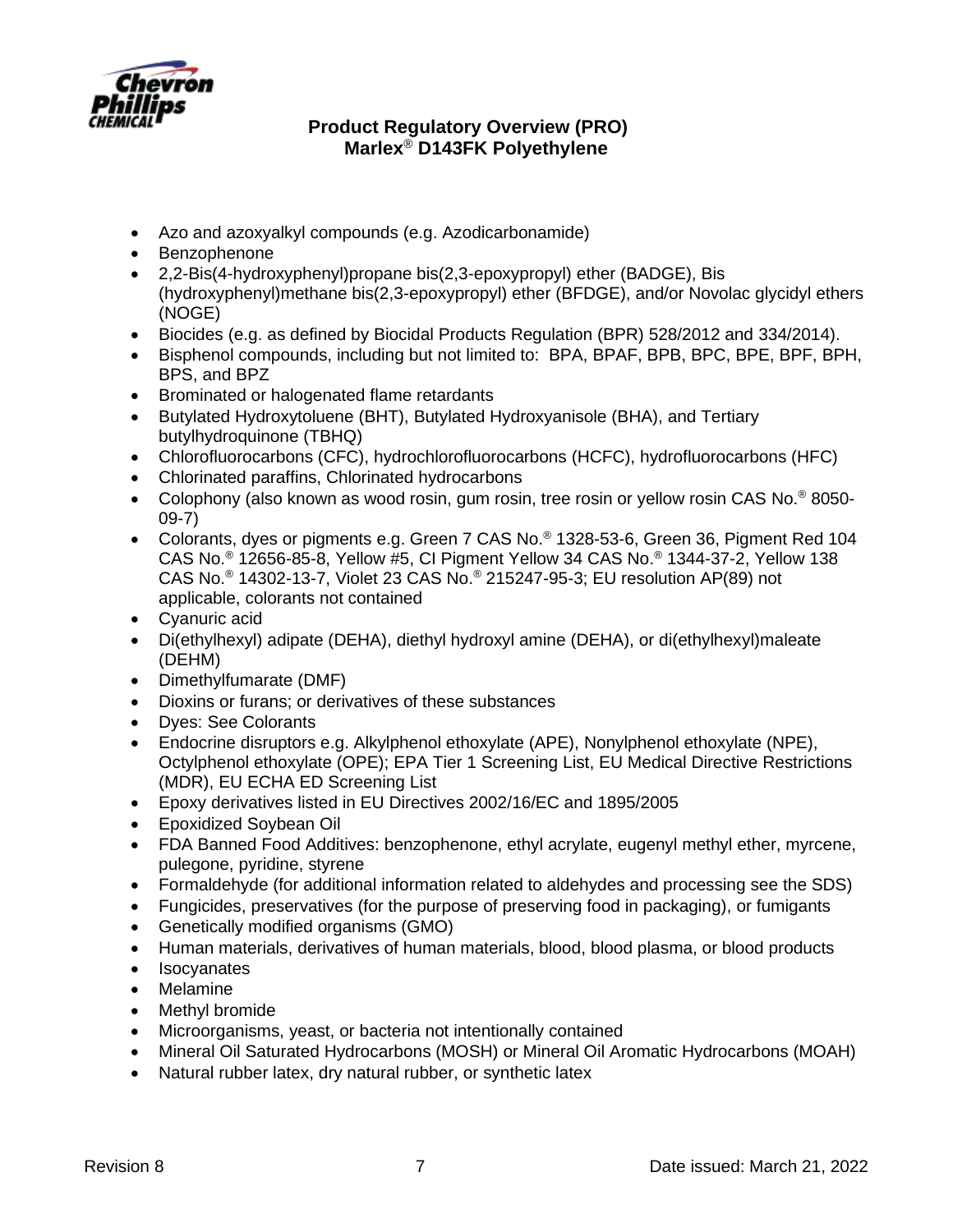

- Nitrites, Nitrates, Nitrosamines, Nitrosamines impurities: N-nitrosodimethylamine (NDMA), N-Nitrosodiethylamine (NDEA), N-diisopropylnitrosoamine (NDIPA), N-ethyl-Nisopropylnitrosoamine (NEIPA); or nitrosating reagent NaNO<sub>2</sub>.
- Nitrocellulose
- Nonyl phenol (NP)
- Optical brighteners
- Organotin compounds
- Ozone-depleting chemicals
- Parabens (e.g. ethyl paraben, propyl paraben, butyl paraben)
- **Perchlorates**
- Poly- and perfluoroalkyl substances (PFAS), as perfluoroctanoic acid (PFOA) and perfluoroctane sulfonate (PFOS)
- Pesticides, fungicides, and rodenticides
- Photoinitiators, including: benzophenone, hydroxybenzophenone, and 4 methylbenzophenone, and Isopropylthioxanthone (ITX)
- Plasticizers
- Polycyclic aromatic hydrocarbons (PAH), also called polyaromatic hydrocarbons
- Polybrominated Diphenyl Ethers (PBDEs) included: decaBDE, octaBDE, and pentaBDE
- **Polycarbonates**
- Polychlorinated and Polybrominated Biphenyls (PCBs and PBBs)
- Polychlorinated and Polybrominated Terphenyls (PCTs and PBTs)
- Radioactive Substances: No radiation sources are used to alter the product characteristics.
- Recycled materials (i.e. No post-consumer recycled materials utilized.)
- Silicone a.k.a. Polydimethylsiloxane (PDMS) or Silicone Oil CAS No.® 63148-62-9 not intentionally contained
- Siloxanes not intentionally contained
- Sulfonamides
- Triclosan (2,4,4'-trichloro-2'-hydroxydiphenylether), Triclocarban
- Tris-Nonylphenol Phosphite (TNPP)
- Vinylidene chloride (Dichloroethene), Vinyl Chloride Monomer (VCM), Polyvinyl Chloride (PVC), Polyvinylidene Dichloride (PVDC) or copolymers

# **Marlex® Polyethylene PRO Appendix**

For additional information, please see the following link.

<https://www.cpchem.com/who-we-are/environment-health-safety-security/regulatory-information> (SELECT "Appendix: MARLEX® Polyethylene")

It is the responsibility of the customer to check compliance of the final articles with the relevant legislative and *applicable regulatory requirements including their restrictions.*

*Disclaimer: Before using this product, the user is advised and cautioned to make its own determination and assessment of the safety and suitability of the product for the specific use in question and is further advised against relying on the information contained herein as it may relate to any specific use or application. It is the*